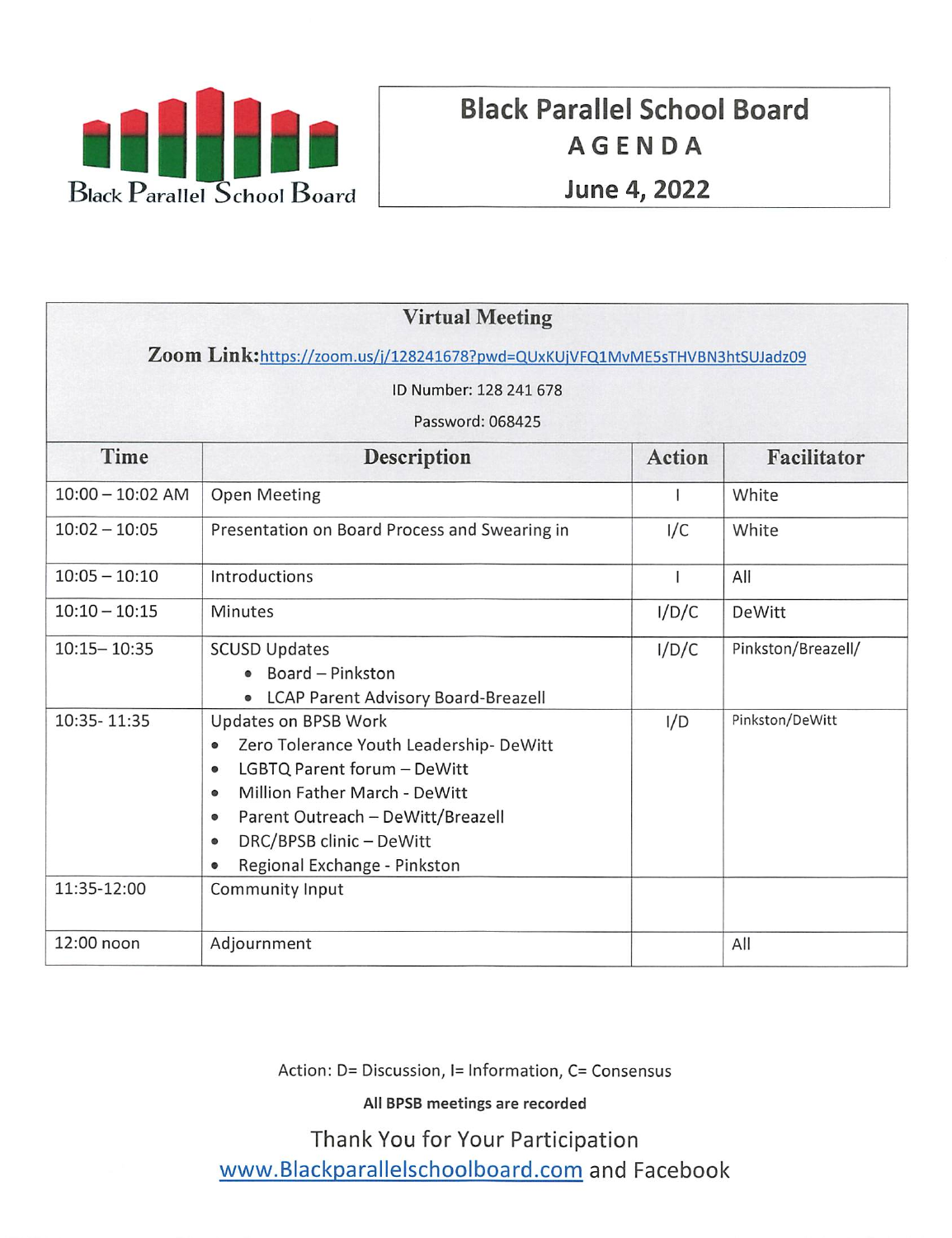### MINUTES OF BLACK PARALLEL SCHOOL BOARD MONTHLY MEETING - 05/07/22

05/07/22 10:00 am to: 05/07/22 12:00 pm Date and time: Bakari Chavanu, Darryl White. Carl Pinkston, LaShanya Breazell, Lailah Muwwakkil, Marian Bryson, Ursula DeWitt Faye Wilson Kennedy, Toni Tinker Zoom Projects/Tags: black parallel school board Present: Absent: Location:

## **DISCUSSION**

1 WELCOME

### 2. INTRODUCTIONS

Name Misspelled?: If your name is misspelled, let the minute taker know at the end of the meeting or send a note to correct the spelling.

Aeisha Jones. Africa Williams, Bennie Poole, Bina Lefkovitz, Brendan Murphy, Donieile Prince, Gilberto A. Cooper, Jim Peterson, LaRayvian Barnes, Maria Herndon, Ms. Mae, Nikki Milevsky, Rayvn McCullough, Sharon Thurman, Shannon, Susan Ciminelli

## 3. MINUTES

May Minutes: https://blackparallelschoolboard.com/wp-content/uploads/2022/04/Black-Parallel-School-Board-April-2022-Board-Packet.pdf Note: the content of video shown at the last meeting was a staged enactment, but what it showed represents what happens in altercations with police.

4. SCUSD UPDATES

## 4-1. SCUSD Board Meeting Summary -- Pinkston

SCUSD Board Meeting Agenda and Minutes: https://www.scusd.edu/board-meetings

Some items discussed at the May 5th SCUSD Board meeting:

- Appointed a new principal for John Steele
- Approved the E. Claire Raley School of Performing Arts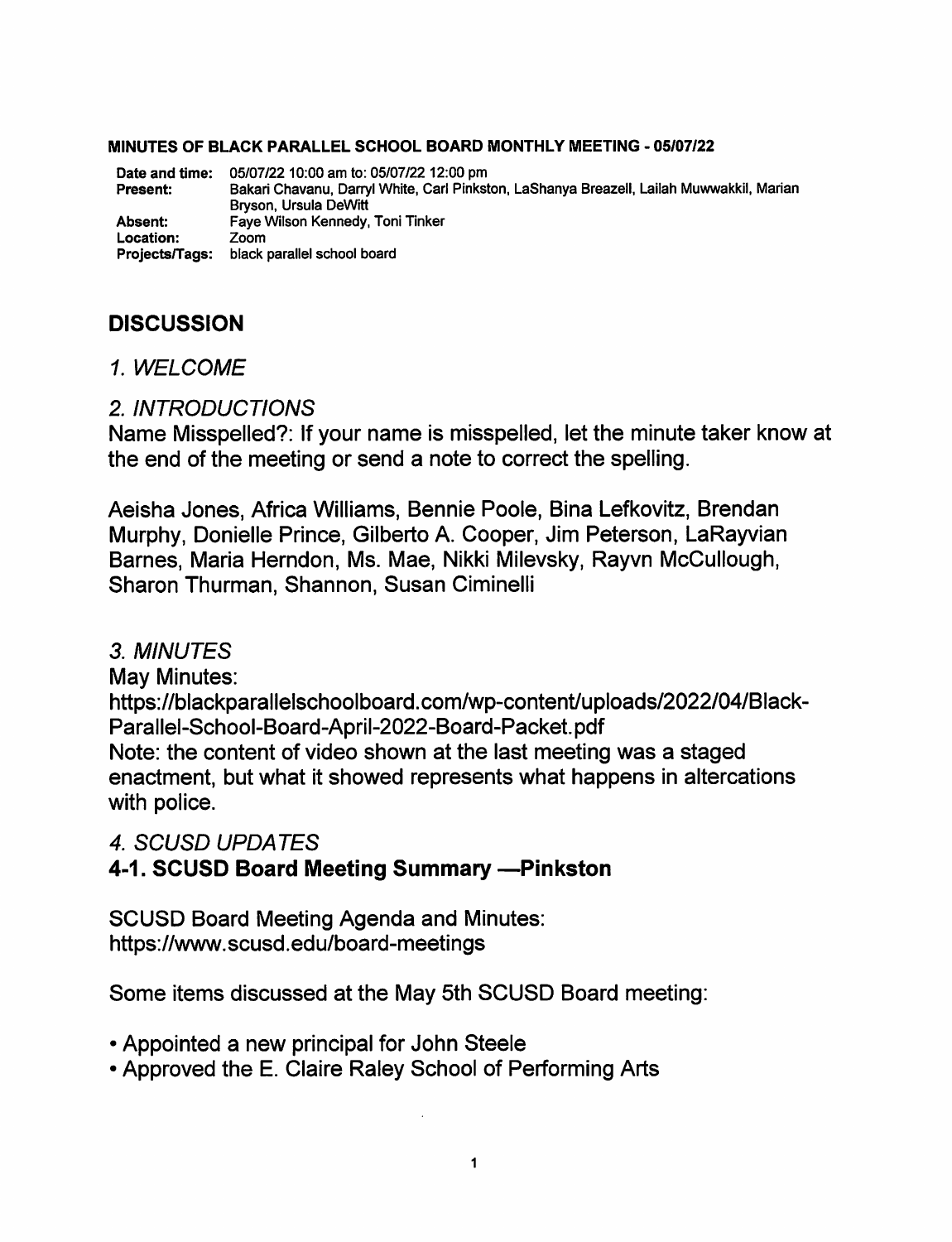The district received funding for the Expanded Learning Opportunity Program:

What is the Expanded Learning Opportunities?

Program (ELO-P)

Funds before school, after-school, and summer school enrichment programs for Transitional Kinder (TK) through sixth-grade students Established in fiscal year 2021-22

Prioritizes programs at school sites in lower income communities Maximizes the number of schools and neighborhoods with programs

What Is Some Essential ELO-P Components?

Program standards are to be aligned with the After School Education & Safety (ASES) program, including:

• Program elements educational literacy, enrichment and snacks/meals

• Program plan with elements, training, integration with school day and other opportunities, community collaboration, physical activity, fiscal accountability, and data collection to support quality improvement process

• Review plans every 3 years, including program goals, content, outcome measures

ELO-P Funding: How is ELO-P funding determined?

• Approximate ELO-P grant allocation per student is \$672

● Approximate number of unduplicated students s 15,232 (72.25% of 2020- 21 TK-6

grade ADA)

 $\cdot$  Allocation per student x number of unduplicated students = total district allocation

SCUSD's Expanded Learning Opportunities Program current allocation is \$10,200,000

The state requires the District to offer programming to all unduplicated students, and must provide access to 50% of those students DE's Audit guide has not been released yet

Next Steps:

• May 6th plan launches on SCUSD website to receive final input from SCUSD community members

• May 18th presentation of ELO-P plan to DELAC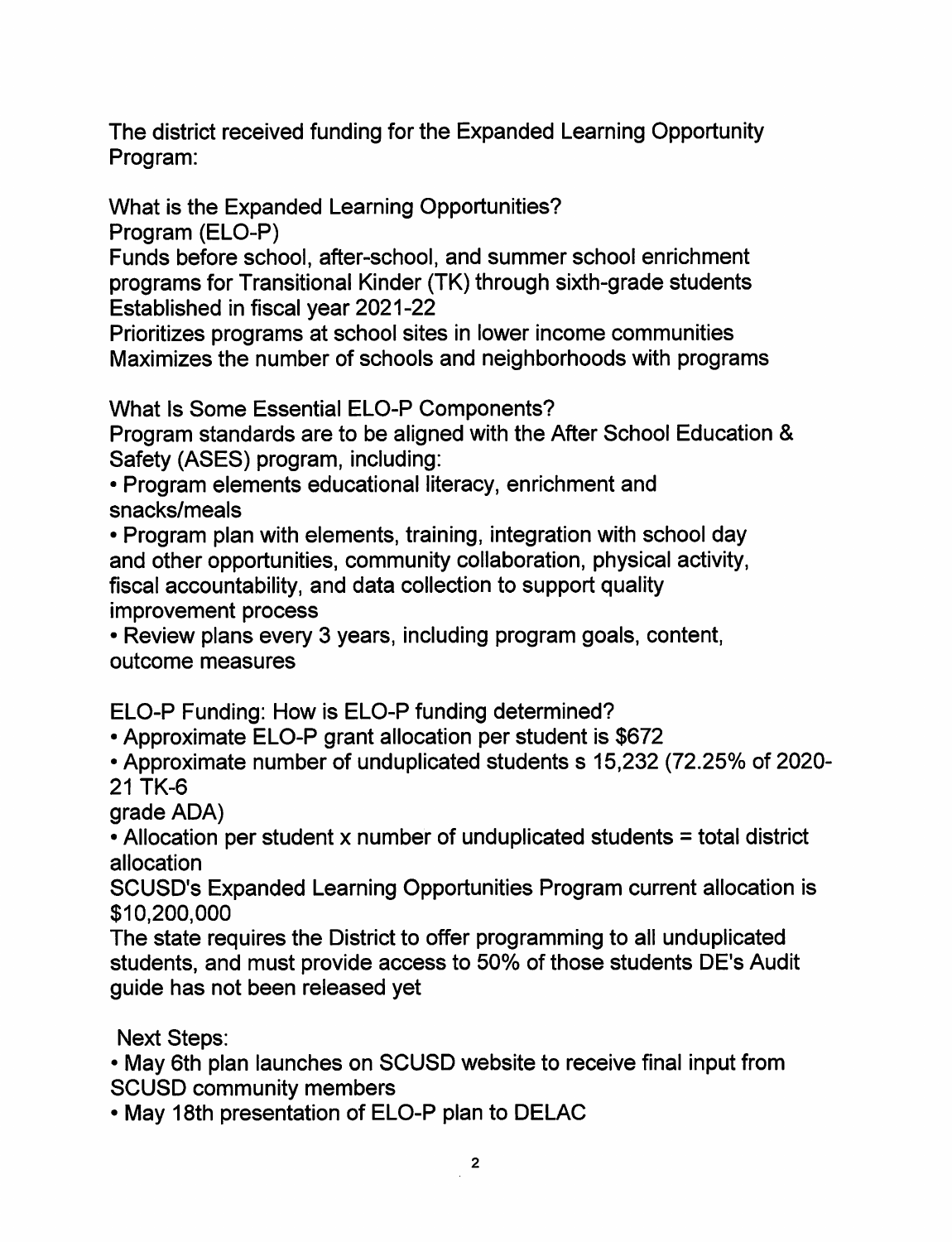• May 19th seek approval from the Board

Responses to the ELO-P:

Outsider programs will be a part of the program, but we don't know how they will be integrated.

Aeisha: I have questions and concerns about helping students with homework in the after-school programs.

Ursula: what type of impact for students are immigrating from outside the country? Will they get support in the after-school programs? Carl: Not clear if the district has addressed new immigrant students.

There will be summer school.

Sharon: does the board report any many students take part in the program or the number of students accepted in the program? Carl: not sure how students are opted in or out of the program. In the past years it was up to the parents and students to enroll in the summer program.

Maria: did many kids not return because they are still doing remote learning, or have many opted out?

There's an estimated drop of 100 students at individual schools. Many students have moved or attending other schools.

California K-12 enrollment plunges again, falls below 6 million https://edsource.org/2022/california-k-12-enrollment-plunges-again-fallsbelow-6-million/670111

## 4-2. LCAP Parent Advisory Board — Breazell

LaShanya did a presentation about the 2021-22 Development Process Current Status (see attached)

Elements new to the 2022-23 LCAP:

Development of three new LCAP Goals (9, 10, and 11) specific to Students with Disabilities, Homeless Youth, and Foster Youth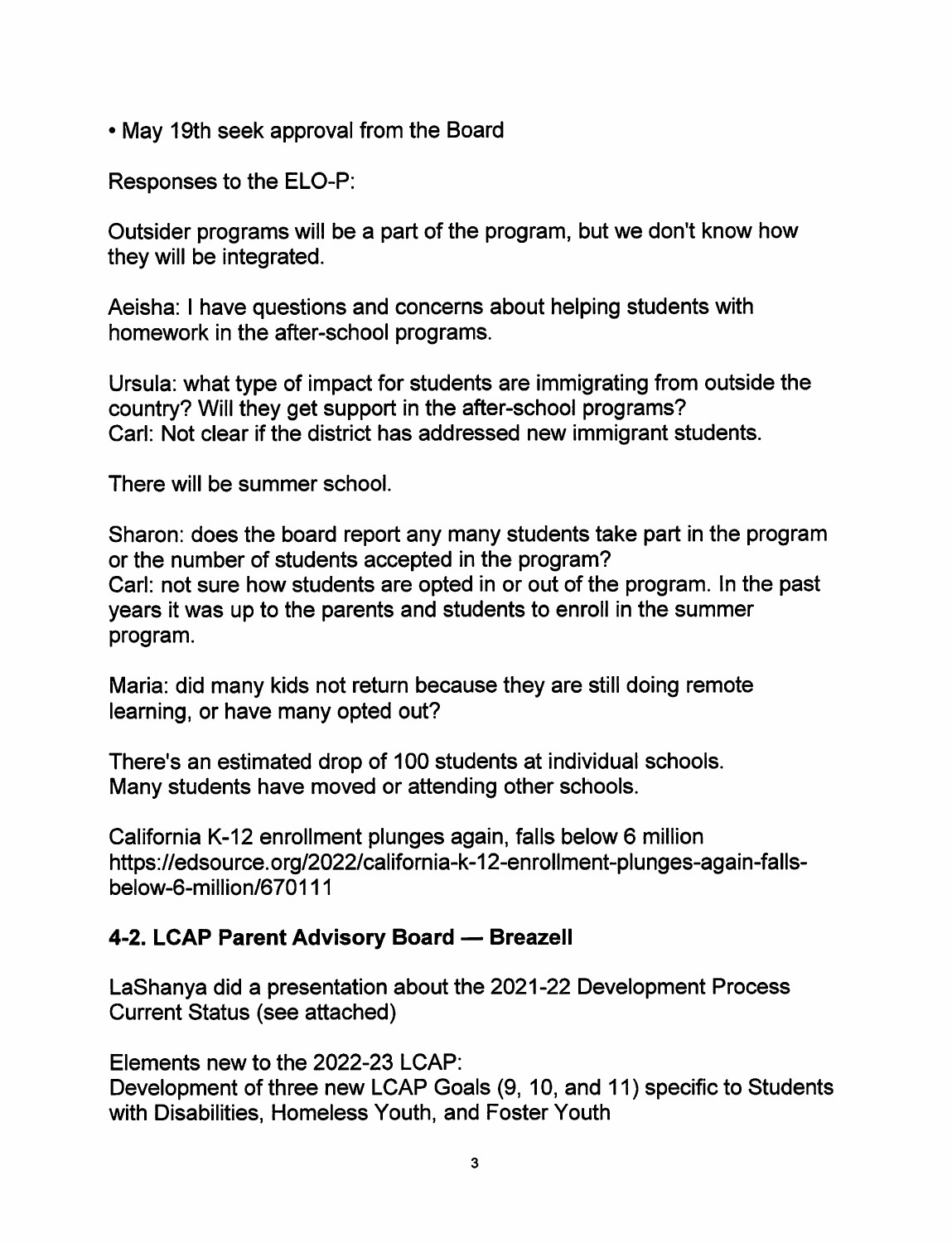- Alignment of ESSER III and LCAP Actions
- Proposed reframing of desired outcomes for key metrics
- New/modified actions to reflect current and planned status

of implementation

Ursula: (Chat Notes): The LCAP is a tool for local educational agencies to set goals, plan actions, and leverage resources to meet those goals to improve student outcomes

LaShanya: (Chat Notes): Sharon we are watching the dollars, and making recommendations, so that they goals are met and all scholars are served with all services those dollars are intended.

There needs to be some metrics about the impact of the LCAP money spent. The committee hasn't received any data that measures impact. BPSB has to do a Public Record Requests to get some metrics, but it takes a long time to get it.

Nikki: (Chat Notes): Learning what system your district uses to report their spending using the Standardized Account Code Structure (SACS) then requesting those reports. SCUSD uses Escape which is a pretty outdated system

We need to educate the SCUSD board about the lack of data reporting.

## 5. UPDATES ON BPSB WORK 5-1. Youth Leadership -White

We are making good strides in our Youth Leadership group. Students are taking responsibility for recruiting new members and taking care of the programs. We have 10 active students. We have 8 females and 1 guy. We need to recruit more males.

## 5-2. Anti-Racism Listening Session - White

We held an online forum about racism in our district. About 10 people outside of BPSB attended the forum.

Marian: it was a little overwhelming for me. Feels like things never change. But it was good that people showed up to share their stories.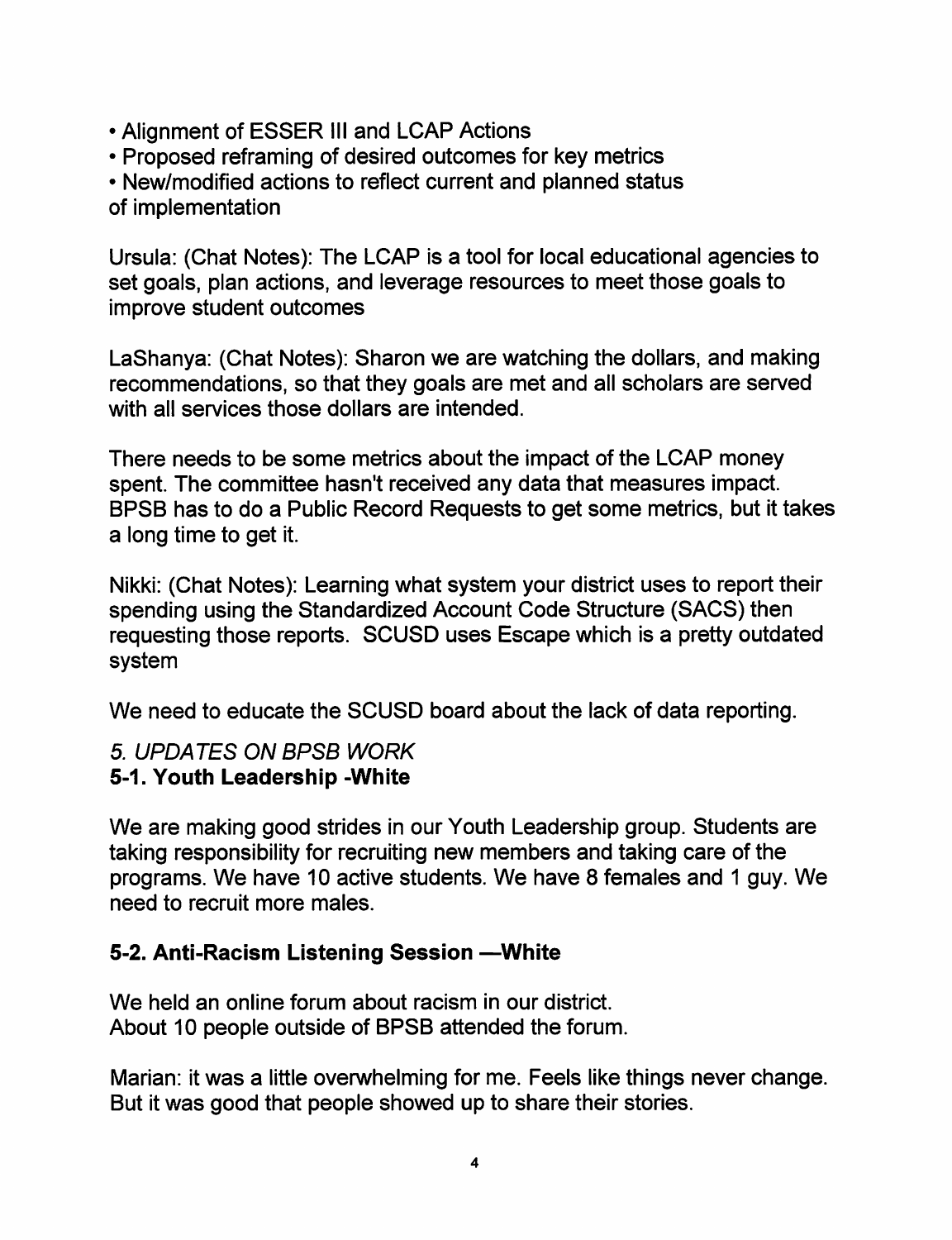Bina: really struck by the support of BPSB for a particular family. May be useful to use the Uniform Complaint Procedure process.

It's important that both the BPSB and the District play a role in hosting these forums.

We need to keep holding the district accountable and also identify allies within the district who support us.

LaRayvian: I've participated in Talking Peace group in a district about addressing bullying. https;//www.talking-peace.org

Bakari: It's important and okay for people to self-identify. But it's also for us not to be erased. We need to collective representation, which important politically, economically, and culturally.

## 6. PARENT OUTREACH - BRYSON

Marian: I've been doing one-on-one outreach. We'll be attending the Juneteenth event and the Village Advocates group. We want to encourage the district to some conflict management session to address issues outside of school.

## 6-1. Scholarship —White

Lailah: we have mailed out several checks to all the scholarship applicants.

## 6-2. DRC/BPSB clinic - DeWitt

The clinic is still going on. Contact BPSB if you want to like to participate.

## 6-3. Regional Exchange – Pinkston

We're planning for a regional meeting next Fall. Our Regional Exchange includes groups who have similar BPSB formations in their area.

## 6-4. LGBTQ Parent Forum - DeWitt

We're holding our 3rd LGBTQ Forum. https://drive.google.com/file/d/1eK8PuCkdN2rmoGmlTsRJdenYnU8BDcUm /view?usp=sharing (LGBTQ+)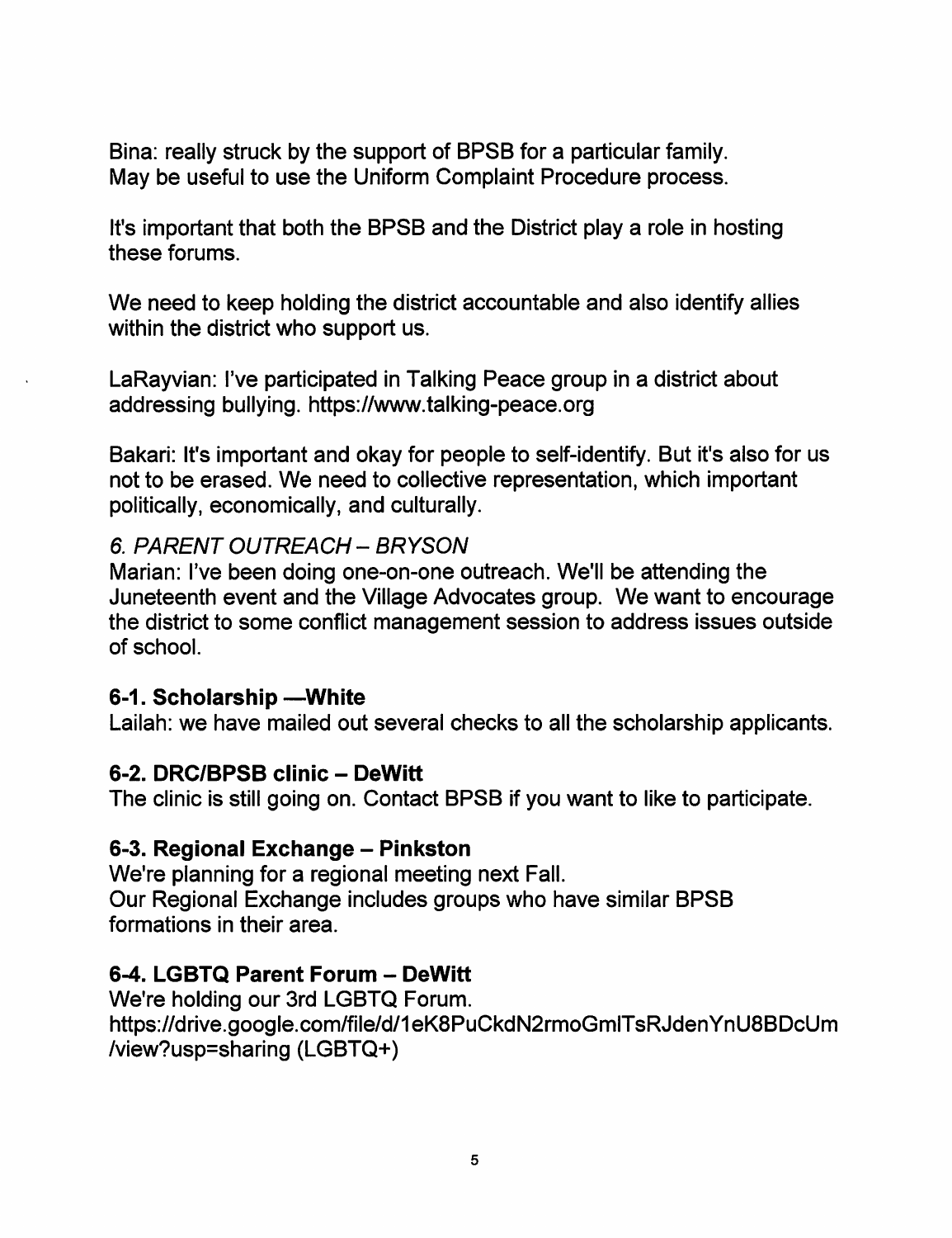## 7. COMMUNITY INPUT

Ms. Mae; I have adopted to two girls. They both are lEP students (in the Elk Grove District); they are experiencing problems at the school. The principal at her school hasn't been very supportive. One of the girls has been bullied. She was called the N-word by a bully and it eventually led to the bully physically attacked her. She's had a lot of run-ins with teachers. The target and isolate her. They don't know how to handle her when she gets upset.

Sharon; (Chat Notes); Wed, May 11th, Natomas Black Parents United will present request to NUSD to accept MOU for Freedom School program to be added for 2022-23, Summer and ASP

Bennie; This has been interesting. I really want to know what BPSB is going to do at this level.

Maria; Elk Grove established anti-racist training. Does the SCUSD think it doesn't need similar training?

Sharon: can we include what it takes to be board member of the SCUSD and what also find out what students and parents are interested in being board members.

Nikki: (Chat Notes): The SCTA Scholarship process has been delayed this year but is now online and applications are due May 23rd. Lots of great scholarships from teachers available for students graduating from SCUSD https://sacteachers.org/scholarships2022/

Gilberto: thank you again. I always come away from these sessions enlightened.

Aeisha: very informative. Concerned about what's going on in SCOTUS and how it will affect us. I thank the BPSB for being pro-active.

Donielle: appreciate the meeting. I've been many meetings where the LCAP was discussed, but this the first time it was explained to me.

Jim; Thanks to Darryl, Marian for your support for those who organized the Anti-Racist Forum.